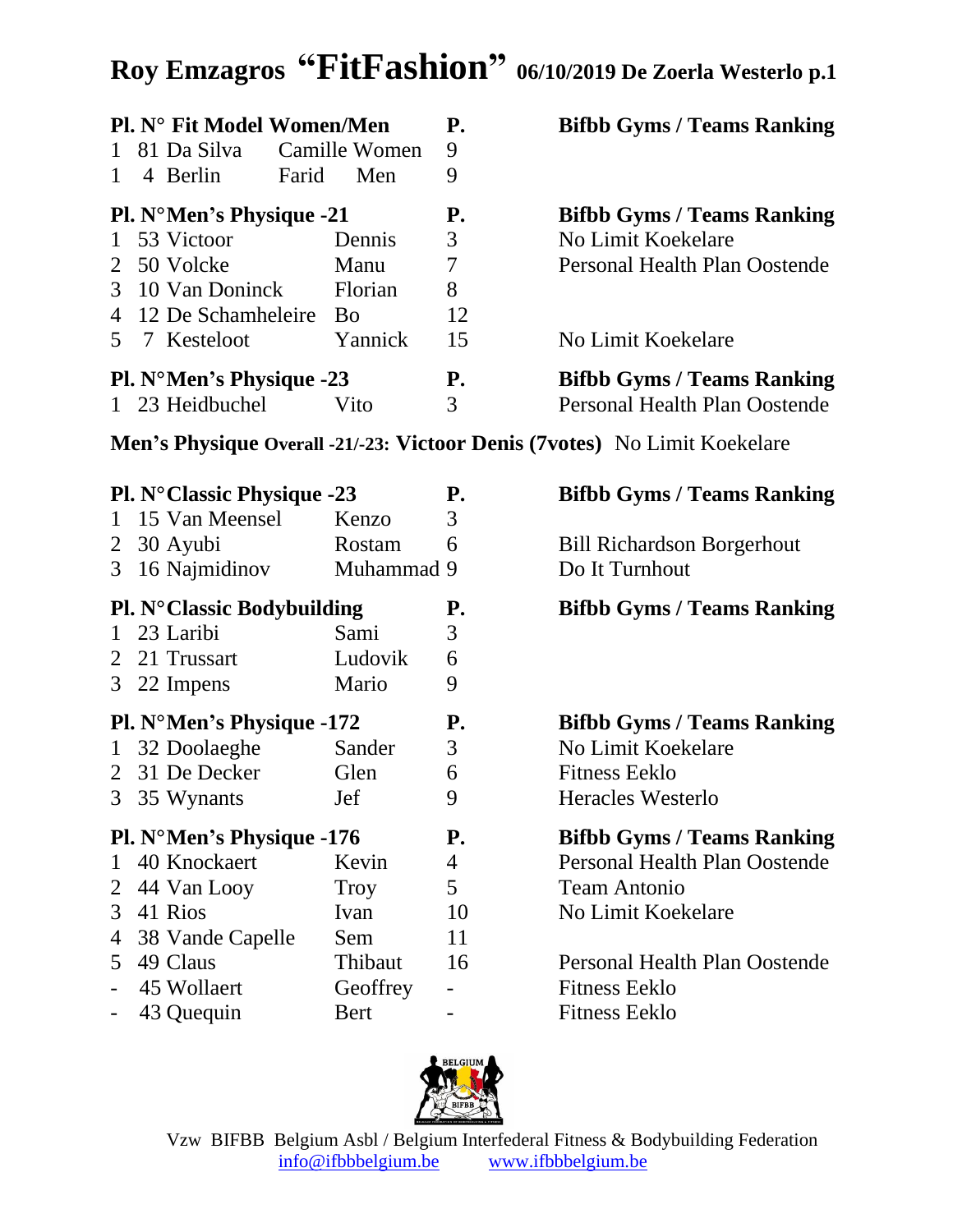## **Roy Emzagros "FitFashion" 06/10/2019 De Zoerla Westerlo p.2**

|                                    | Pl. N° Men's Physique -179 |                       | <b>P.</b> | <b>Bifbb Gyms / Teams Ranking</b>    |
|------------------------------------|----------------------------|-----------------------|-----------|--------------------------------------|
|                                    | 1 53 Victoor               | Denis                 | 3         | No Limit Koekelare                   |
|                                    | 2 46 D'Haenen              | Kenny                 | 6         | No Limit Koekelare                   |
|                                    | 3 50 Volcke                | Manu                  | 10        | Personal Health Plan Oostende        |
|                                    | 4 52 Berlin                | Farid                 | 11        |                                      |
|                                    | 5 48 Kong                  | Lingxi                | 15        | <b>Team Henno</b>                    |
|                                    | 6 51 Yasser                | Keshra                | 18        |                                      |
| <b>Pl.</b> N°Men's Physique $+179$ |                            |                       |           |                                      |
|                                    |                            |                       | <b>P.</b> | <b>Bifbb Gyms / Teams Ranking</b>    |
|                                    | 1 54 Stevens               | Stijn                 | 3         | <b>Personal Health Plan Oostende</b> |
|                                    | 2 10 Van Doninck           | Florian               | 6         |                                      |
|                                    | 3 12 De Schamheleire       | <b>B</b> <sub>o</sub> | 10        |                                      |
|                                    | 4 25 Heidbuchel            | Vito                  | 11        | Personal Health Plan Oostende        |
|                                    | 13 Gillis                  | Matti                 | 15        | <b>Fitness Eeklo</b>                 |

**Men's Physique Overall: Victoor Denis (3 votes)** No Limit Koekelare

|              | <b>Pl. N°Muscular Physique</b>  |               | <b>P.</b> | <b>Bifbb Gyms / Teams Ranking</b>    |
|--------------|---------------------------------|---------------|-----------|--------------------------------------|
| $\mathbf{1}$ | 70 Eze                          | <b>Bright</b> | 3         | <b>Personal Health Plan Oostende</b> |
|              | 2 34 Reth                       | Kevin         | 6         |                                      |
|              | 3 33 Bouchoua                   | <b>Brahim</b> | 9         | <b>IFBB</b> France                   |
|              | <b>Pl. N°Bikini Fitness</b>     |               | <b>P.</b> | <b>Bifbb Gyms / Teams Ranking</b>    |
|              | 1 74 De Spiegeleer              | Dorine        | 3         | <b>Team Henno</b>                    |
|              | 2 66 Peeters                    | Lesley        | 6         | Heracles Westerlo                    |
|              | 3 63 Decalut                    | Ashley        | 9         | <b>Gym Mansion</b>                   |
|              | <b>Pl. N°Bikini Fitness -23</b> |               | <b>P.</b> | <b>Bifbb Gyms / Teams Ranking</b>    |
|              | 1 73 Adriaenssens               | Kelly         | 3         | <b>Team Antonio</b>                  |
|              | 2 74 De Spiegeleer              | Dorine        | 6         | <b>Team Henno</b>                    |
|              | 3 64 Givert                     | Eva           | 9         | <b>IFBB</b> Luxembourg               |

#### **Special Guest Posers: King Izogie & Queen Ann De Meulenaere**

**Organized by: Roy Emzagros Co Organizer Heracles Westerlo & BIFBB** Mc & Head Judge: André Wouters Statistician: An Vinken, Judges: Siggi Segers, Fabi Antoine, Ratchy Sornbutr, Patrick Alleman, Ronny Vermeulen, Jos Desmet & Suzy Van Overloop Stage Coordinator: Roy Emzagros Backstage: Thomas Thys, Victor Nastase & John Van Leeuwarden BIFBB Press: Amir Ahmadi ABC Creative House, Rudy Versmessen & Jo Lammens.



Vzw BIFBB Belgium Asbl / Belgium Interfederal Fitness & Bodybuilding Federation [info@ifbbbelgium.be](mailto:info@ifbbbelgium.be) [www.ifbbbelgium.be](http://www.ifbbbelgium.be/)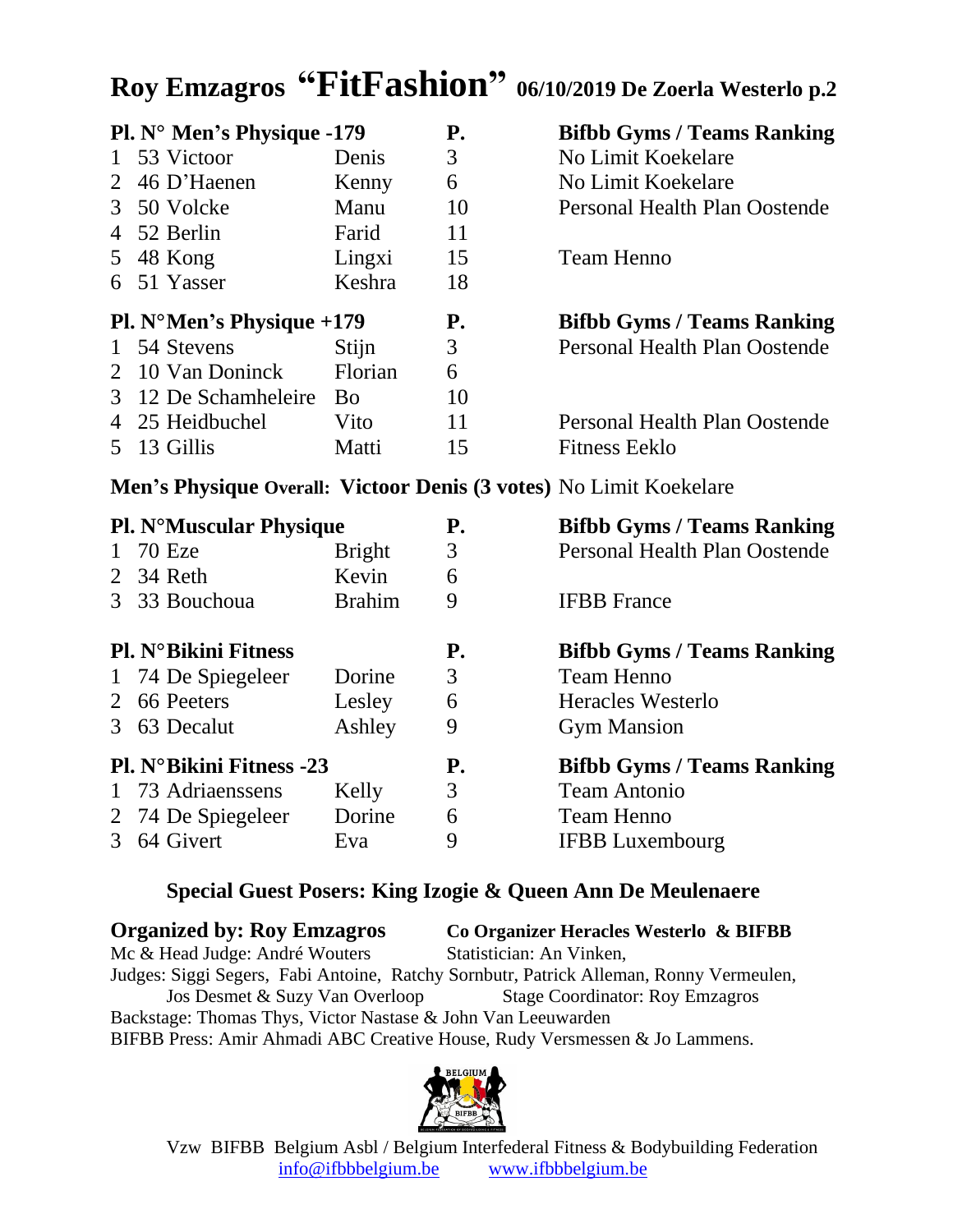### **Heracles Super Cup (Includes the National Champions/Inters) p.1**

| 1                               | Pl. N° Classic Physique Super Cup P.<br>27 Peter                           | Joseph $(Int.)$ 4             |                                                 |  | <b>Bifbb Gyms / Teams Ranking</b><br><b>Personal Health Plan Oostende</b> |     |
|---------------------------------|----------------------------------------------------------------------------|-------------------------------|-------------------------------------------------|--|---------------------------------------------------------------------------|-----|
| 2                               | 15 Van Meensel                                                             | Kenzo                         | 5                                               |  |                                                                           |     |
| $\mathbf{1}$                    | <b>Pl. N°Classic Bodybuilding S. C.</b><br>28 Van Wesemael<br>2 23 Laribi  | Jurgen $(Int.)$ 3<br>Sami     | <b>P.</b><br>6                                  |  | <b>Bifbb Gyms / Teams Ranking</b><br>Gym 11 Hemiksem                      |     |
|                                 | <b>Pl. N°Wellness Fitness Super Cup P.</b>                                 |                               |                                                 |  | <b>Bifbb Gyms / Teams Ranking</b>                                         |     |
| $\mathbf{1}$                    | 77 De Smet                                                                 | Mania (Int.) 3                |                                                 |  | <b>Fitness Eeklo</b>                                                      |     |
|                                 | <b>Pl. N°Bikini Fitness</b>                                                | Super Cup P.                  |                                                 |  | <b>Bifbb Gyms / Teams Ranking</b>                                         |     |
| 1                               | 78 Mashikhina                                                              | Alina (Int.)                  | 3                                               |  | Personal Health Plan Oostende                                             |     |
| $\overline{2}$                  | 73 Adriaenssens                                                            | Kelly                         | 6                                               |  | <b>Team Antonio</b>                                                       |     |
|                                 | 3 74 De Spiegeleer                                                         | Dorine                        | 9                                               |  | <b>Team Henno</b>                                                         |     |
|                                 | <b>All Overall Women:</b>                                                  | Alina Mashikhina (7 votes)    |                                                 |  | <b>Bikini Fitness</b>                                                     | Php |
|                                 | <b>All Overall Men:</b>                                                    | <b>Joseph Peter (4 votes)</b> |                                                 |  | <b>Classic Physique</b>                                                   | Php |
|                                 | <b>Special Prices:</b>                                                     |                               |                                                 |  |                                                                           |     |
|                                 | 1 World Championships package deal                                         |                               |                                                 |  | All Overall Women FitFashion/Heracles Super Cup                           |     |
|                                 | 1 World Championships package deal                                         |                               | All Overall Men                                 |  | FitFashion/Heracles Super Cup                                             |     |
|                                 | 200 € Coupon My Nutrisupply                                                |                               | <b>Bikini Fitness -23</b>                       |  | FitFashion                                                                |     |
| 200 € Coupon Evolution          |                                                                            |                               | <b>Bikini Fitness</b>                           |  | FitFashion                                                                |     |
|                                 | 200 € Coupon Stick Grips                                                   |                               | <b>Classic Physique</b>                         |  | FitFashion                                                                |     |
|                                 | 200 € Coupon Stick Grips                                                   |                               | <b>Classic Bodybuilding FitFashion</b>          |  |                                                                           |     |
|                                 | 200 € Coupon Nutritech                                                     |                               | Fit Model Men                                   |  | FitFashion                                                                |     |
|                                 | 200 € Coupon Evolution                                                     |                               | Fit Model Women                                 |  | FitFashion                                                                |     |
|                                 | 200 € Coupon House of Nutrition.be                                         |                               | <b>Muscular Physique</b>                        |  | FitFashion                                                                |     |
|                                 | 200 € Coupon Heracles Westerlo                                             |                               | Men's Physique Overall -23 (-21/-23) FitFashion |  |                                                                           |     |
| 200 € Coupon Qnt                |                                                                            |                               | Men's Physique Overall FitFashion               |  |                                                                           |     |
|                                 | $200 \text{ }\in$ Coupon My Nutrisupply                                    |                               |                                                 |  | Classic Bodybuilding Heracles Super Cup                                   |     |
| 200 $\in$ Coupon My Nutrisupply |                                                                            |                               | Classic Physique                                |  | Heracles Super Cup                                                        |     |
| 200 € Coupon My Nutrisupply     |                                                                            |                               | <b>Bikini Fitness</b>                           |  | Heracles Super Cup                                                        |     |
|                                 | 200 € Coupon Nutritech                                                     |                               | <b>Wellness Fitness</b>                         |  | Heracles Super Cup                                                        |     |
|                                 | Smilezz kit to All Overall winners                                         |                               |                                                 |  |                                                                           |     |
|                                 | Each Athlete: A free goodie bag by: Bolero, Performance, Muskle & CocoVite |                               | Rode Kruis Westerlo                             |  |                                                                           |     |
|                                 | 200 € Cheque from BIFBB to                                                 |                               |                                                 |  |                                                                           |     |
|                                 |                                                                            |                               |                                                 |  |                                                                           |     |

**Organized by: Roy Emzagros Co Organizer Heracles Westerlo & BIFBB**

Mc & Head Judge: André Wouters Statistician: An Vinken, Judges: Siggi Segers, Fabi Antoine, Ratchy Sornbutr, Patrick Alleman, Ronny Vermeulen, Jos Desmet & Suzy Van Overloop Stage Coördinator: Roy Emzagros Backstage: Thomas Thys, Victor Nastase & John Van Leeuwarden BIFBB Press: Amir Ahmadi ABC Creative House, Rudy Versmessen & Jo Lammens,



 Vzw BIFBB Belgium Asbl / Belgium Interfederal Fitness & Bodybuilding Federation [info@ifbbbelgium.be](mailto:info@ifbbbelgium.be) [www.ifbbbelgium.be](http://www.ifbbbelgium.be/)